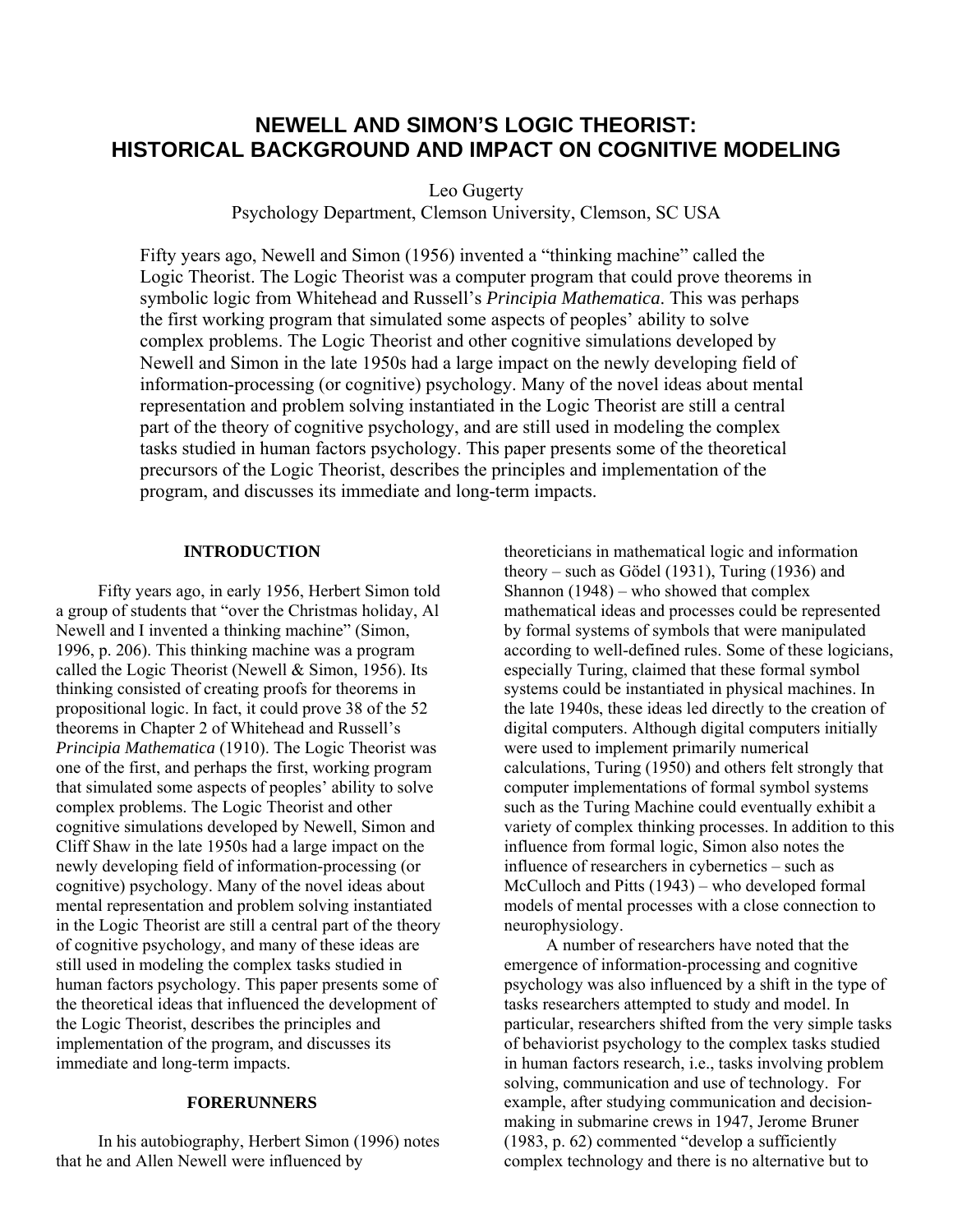develop cognitive principles in order to explain how people can manage it." Another key driving force in cognitive psychology, George Miller, studied how noise affected radio communication during WW II (Waldrop, 2001). Simon (1996) cites human factors work during WW II as influencing his thinking. And in work prior to the Logic Theorist, Simon and Newell studied organizational decision-making and military command & control systems.

In the early 1950s, Simon and Newell began collaborating and set themselves the goal of developing a formal symbolic system that could execute a complex thought process. They first focused on the task of chess and then moved on to geometry proofs, but later dropped both of these visual tasks because of difficulties in formalizing the perceptual processes involved. In the fall of 1955, Simon and Newell switched to modeling a less visual task – proving theorems in propositional logic.

# **DEVELOPING THE LOGIC THEORIST**

The major insight that helped Newell and Simon understand how people generated logic proofs was to focus on peoples' heuristics. While an undergraduate at Stanford, Newell had learned about the importance of heuristics in problem solving from the mathematician George Polya. Simon and Newell discovered potential heuristics by noticing and recording their own mental processes while working on proofs. By December of 1955, they had implemented some promising heuristics in a fairly complete version of the Logic Theorist and hand-simulated the operation of this program. In January 1956, they performed a detailed hand-simulation with their family members and students acting out the various "methods" of the program. In conjunction with this work on the Logic Theorist program, Newell and Shaw worked on developing a list-processing language (IPL) that could implement the program on a computer. In August 1956, the first Logic Theorist proof was run on a JOHNNIAC computer (named after John von Neumann) using IPL. In September 1956, the first published description of the Logic Theorist was presented at the Second Symposium on Information Theory at MIT (Newell & Simon, 1956). Since the Logic Theorist was then capable of proving a number of the theorems in Whitehead and Russell's *Principia Mathematica*, Simon informed Russell of this fact, no doubt savoring the irony that their program developed based on work in symbolic logic could now generate and prove important theorems in symbolic logic.

#### **DESCRIPTION OF THE LOGIC THEORIST**

The basic principles underlying the Logic Theorist are:

- Thinking is seen as processing (i.e., transforming) symbols in short-term and long-term memories. These symbols were abstract and amodal, that is, not connected to sensory information.
- Symbols are seen as carrying information, partly by representing things and events in the world, but mainly by affecting other information processes so as to guide the organism's behavior. In Newell and Simon's words, "symbols function as information entirely by virtue of their making the information processes act differentially" (1956, p. 62).
- Symbols represent knowledge hierarchically. For example, the representation of a logic expression in the Logic Theorist was hierarchical, with elements and sub-elements. Also the processes used by the Logic Theorist were hierarchical, in that processes would set sub-goals that initiated new processes.
- Complex problems are solved by the use of heuristics that are fairly efficient but do not guarantee solution.
- The Logic Theorist works backwards from the theorem to be proved by using the heuristics to make valid inferences until it has reached an axiom.

The claim here is not that Newell and Simon initiated any of these principles, but that they integrated and applied them to develop a working system that could solve complex problems..

#### Knowledge Representation

A logic expression (e.g.,  $\sim$  P  $\rightarrow$  (Q v  $\sim$  P); read as "not P implies Q or not P") is represented in the Logic Theorist as a hierarchy of elements and sub-elements. The main connective (here  $\rightarrow$ ) is the main element. Other elements include the left  $({\sim} P)$  and right subelements. In this expression the right sub-element is a sub-expression,  $(Q v \sim P)$ , which has its own main and sub-elements. Each element (E) in an expression contains up to 11 attributes, including:

- the number of negation signs before E,
- $\bullet$  the connective in E (if any),
- the name of the variable or sub-expression in E (if any),
- E's position in the expression, and
- the location of the expression containing E in storage memory.

The Logic Theorist contains two kinds of memories, "working memories" for temporary storage and "storage memory" for longer-term storage. A single working memory holds a single element and its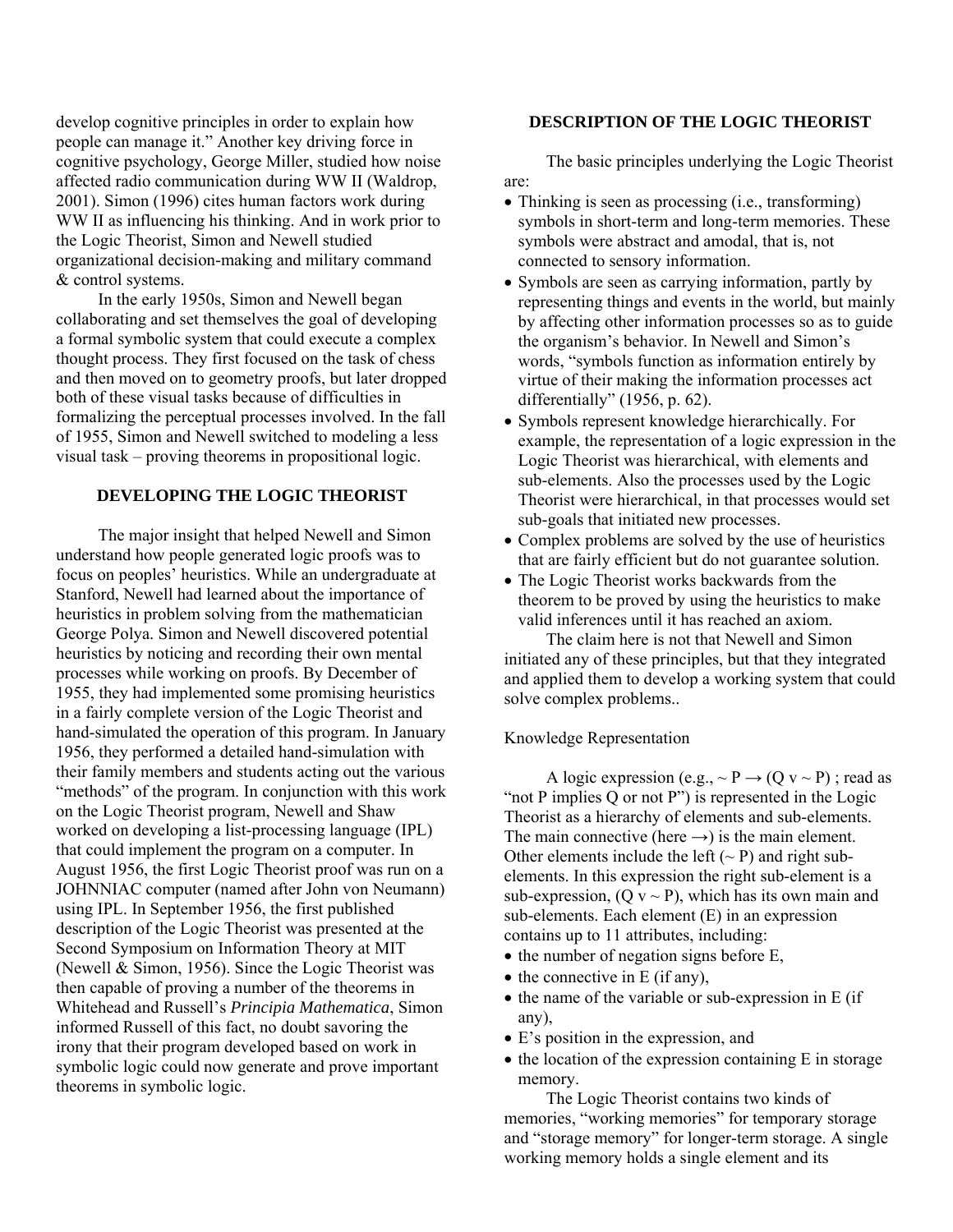attributes while solving a single problem. Usually one to three working memories are used. Storage memory is used for storage of expressions (e.g., axioms and proved theorems) across problems, and for temporary storage of expressions and sets of elements while solving a single problem. Storage memory consists of lists, with each list containing a whole expression or a set of elements. Each list has a location label that is used to index the list from working memories.

#### Information Processes

The lowest-level unit in the Logic Theorist's information processes is an "instruction." An example instruction is: "find the right sub-element of the expression in working-memory 1 and put this subelement in working-memory 2". Instructions can also shift control of processing to other instructions, using a branching technique similar to "goto" statements in a computer program.

The next-highest level in the Logic Theorist's information processes is "elementary processes." Each elementary process is a sequentially-executed list of instructions and their associated control flow that achieves a specific goal. Elementary processes are similar to "routines" in a computer program or methods in a GOMS model (Card, Moran & Newell, 1983).

The next-highest level in the Logic Theorist's information processes is "methods." Each method is a sequentially-executed list of elementary processes, along with associated control flow. There are four main methods in the Logic Theorist, each instantiating a heuristic for proving logic theorems. The methods are:

- Substitution this method seeks to transform one logic expression (e.g., the theorem to be proved) into another (e.g., an axiom) via a series of logically-valid substitutions of variables and replacements of connectives
- Detachment this method implements the logical inference rule of modus ponens, that is, if the goal is to prove theorem B and the method can prove the theorems  $A \rightarrow B$  and A, then B is a proven theorem. If the goal is to prove theorem B, the detachment method first attempts to finds a proved theorem in storage memory of the form  $A \rightarrow B$  where the right side either matches B or can be made to match B by substitution. If successful, a sub-goal is set to prove theorem A. If A is not in the list of proved theorems, the detachment method attempts to prove A by substitution.
- Chaining forward this method implements the transitive rule: if  $A \rightarrow B$  and  $B \rightarrow C$ , then  $A \rightarrow C$ . If the goal is to prove  $A \rightarrow C$ , this method first searches for a theorem of the form  $A \rightarrow B$  (or which can be

transformed into  $A \rightarrow B$  by substitution). If successful, the method then attempts to prove  $B \rightarrow C$  by substitution.

• Chaining backward – in a similar manner, this method attempts to prove  $A \rightarrow C$  by first proving  $B \rightarrow C$ , and then  $A \rightarrow B$ .

The highest-level information process in the Logic Theorist is the executive control method. This method applies the substitution, detachment, forward chaining, and backward chaining methods, in turn, to each proposed theorem.

Newell, Shaw and Simon (1958) saw the Logic Theorist as an example of a program composed from primitive information processes that could generate (or perform) a complex behavior. They also pointed out that information processing programs such as the Logic Theorist offer explanations of the cognitive control structures and processes underlying complex human behavior.

#### Performance

In one test, the Logic Theorist was started with the axioms of propositional logic in its storage memory and then presented with 52 theorems to prove from Chapter 2 of *Principia Mathematica*. The theorems were presented in the same order as in the book. Upon proving a theorem, the Logic Theorist added it to its storage memory for use in later proofs. Given these constraints, the Logic was able to prove 73% of the 52 theorems. Using a computer that took 30 ms per elementary information process, half of the theorems were proved in less than 1 minute, and most in less than 5 minutes.

### **EVALUATION OF THE LOGIC THEORIST**

In the rest of this paper, I will evaluate the Logic Theorist by considering whether it is an artificial intelligence (AI) program or a cognitive simulation, and by assessing its immediate and long-term impacts on theory and models in cognitive psychology.

#### AI program or cognitive simulation?

In an article in the *Psychological Review* in 1958, Newell, Shaw and Simon pointed out that the elementary information processes in the Logic Theorist were not modeled after human thinking, and that the model was not shaped by fitting to quantitative human data. Also, the branching control structure and the list-based knowledge representation of the Logic Theorist were later determined to be psychologically implausible. These considerations support the conclusion that the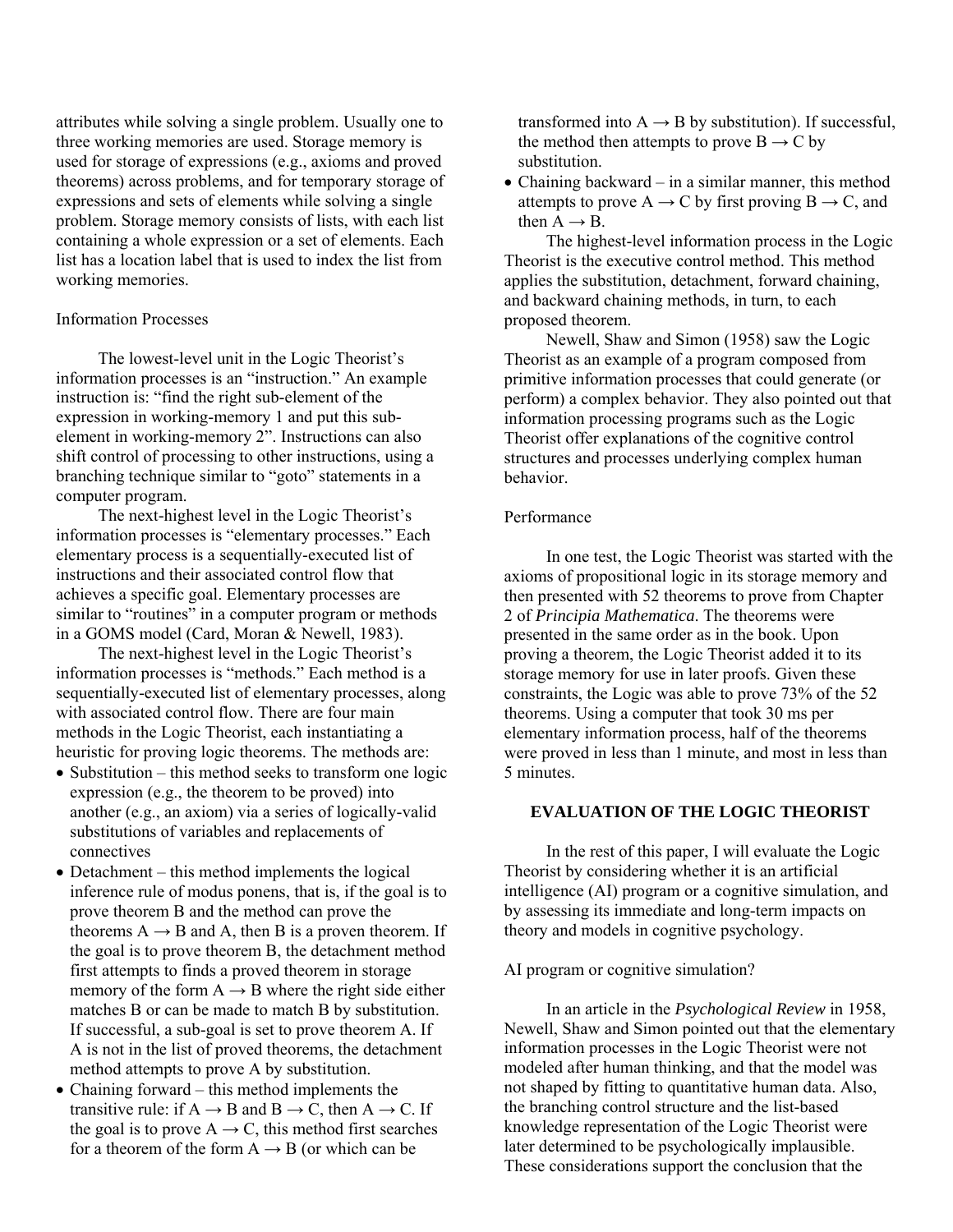Logic Theorist does not simulate human cognitive processes, and therefore, given its intelligent behavior, is an AI program.

On the other hand, the higher-level information processes in the Logic Theorist – the methods instantiating the four heuristics – were explicitly modeled after the introspective protocols of Simon and Newell themselves. Newell and Simon explicitly claim that heuristics are a good way to model the quick but error-prone nature of human problem solving, and they used heuristics to model other kinds of problems solving (e.g., chess) around this time. In their 1958 *Psychological Review* article, Newell et al. point out a number of other similarities in how people and the Logic Theorist solve logic problems  $-$  e.g., both generate subgoals, and both learn from previously solved problems. These considerations suggest that in terms of higherlevel information processes such as heuristics, subgoaling, and learning, the Logic Theorist was a simulation of human cognition.

#### Immediate Impact of the Logic Theorist

The completed Logic Theorist was initially presented to the research world on September 11, 1956 at a star-studded conference, the Second Symposium on Information Theory at MIT. In addition to Newell's presentation, Noam Chomsky presented his ideas on transformational grammar, George Miller discussed limitations in short-term memory, and John Swets applied signal detection theory to perceptual recognition. Miller has called this day the "moment of conception" of cognitive science (2003, p. 142).

Other evidence for the impact of the Logic Theorist on other researchers is contained in Miller, Galanter and Pribram's book, *Plans and the Structure of Behavior* (1960), which was itself a seminal early work in cognitive psychology. This book outlines a theory of how people use plans – structured knowledge – to guide behavior, and it sketches out a formal, computerprogram-like mechanism for plans based on test-operatetest-exit units. Thus, in a sense *Plans* was a generalization of the ideas that Newell, Simon and Shaw had actually implemented in the Logic Theorist. The following excerpts from *Plans* demonstrate the strong influence of the Logic Theorist on Miller et al.'s ideas.

- "The first intensive effort to meet this need ... to simulate the human chess player or logician … was the work of Newell, Shaw and Simon (1956), who have advanced the business of psychological simulation further than anyone else" (p. 55)
- Referring to the use of a formalized program to solve complex problems, Miller et al. praise Newell and

Simon's "demonstration that what so many have long described has finally come to pass."

Miller et al. agreed with the emphasis of Newell and Simon on heuristics as a general method for modeling human problem solving, and they describe two other heuristics used by Newell and Simon – means-ends analysis and simplification (constraint relaxation) – in work that led up their General Problem Solver.

Finally, Miller et al. anticipated and gave answers to some of the common criticisms of cognitive simulations – criticisms that are still relevant today. The first criticism is that cognitive simulations are too complex and have too many parameters to qualify as a valid, general model of behavior. Miller et al. reply that "if the description is valid … the fact that it is complicated can't be helped. No benign and parsimonious deity has issued us an insurance policy against complexity." While later cognitive modelers have agreed that parsimony is not the most important criterion for evaluating models of complex thinking (Anderson, 1983), they have also tried to reduce the number of free parameters in their models by using consistent parameter estimates across models based on empirical research in cognitive psychology (Card et al., 1983; Kieras, Wood & Meyer, 1997).

The second criticism of cognitive simulations anticipated by Miller et al. is the homunculus problem, i.e., that cognitive simulations may need to posit a smart but unexplained mental process to interpret mental representations and make decisions. Miller et al.'s response to this is that cognitive simulations solve complex problems without a homunculus, using only decision-making processes that are explicit and evident in their rules and heuristics. The third criticism focuses on how cognitive simulations are to be validated. Miller et al. suggest Newell and Simon's main validation technique, verbal and behavioral protocols, as one way of validating simulations. Later, proponents of cognitive simulation developed other kinds of data to validate models against, including human response times, error rates, and eye movements.

#### Long-Term Impact of the Logic Theorist

In a review of the construct of mental representation in cognitive psychology, Markman and Dietrich (2000) describe the classical view of representation in the same way that Newell and Simon did for the Logic Theorist – i.e., that information processing consists of transforming amodal mental symbols so as to guide the organism's action. Newell and Simon were key figures in developing the classical view of representation, which is still followed in a number of cognitive modeling systems, including